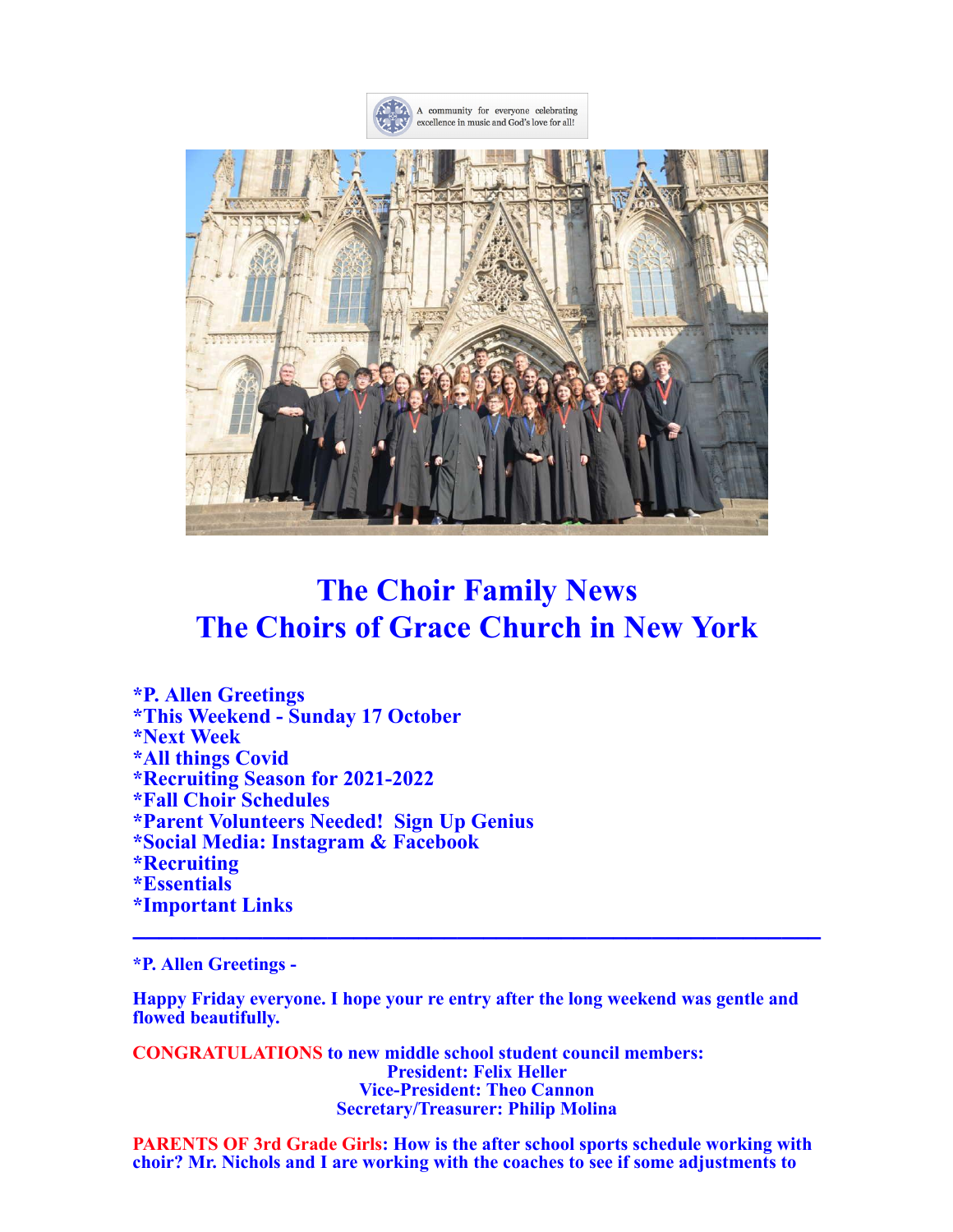**the schedule could make it better for you and allow more girls to participate. Please let me know your thoughts over the weekend, he and I will talk early next week. If things are good, great. If we can make it better we hope to try.**

**SENIOR GIRLS: We moved our big rehearsal for the Britten Project from 31 October to 17 October! 1:00 - 3:00 after lunch after church. All Alumni, HS Singers are welcome and encouraged to attend so you can prepare to sing with us for the 12 December offering at 4:00 p.m. This is a very important rehearsal, please do not plan to leave prior to 3:00. We will cancel the rehearsal and lunch after church on Halloween.**

**Flexibility and Participation: As we live into the flexibility built into the training program to support our contemporary lifestyle, it is important to remember the benefits of regular work and training discipline. Covid blew it all away, we went very relaxed to keep connections and momentum alive during the height of the pandemic.**

**As things begin to transition to the new normal we all need to be conscious about rebuilding and teaching as the rhythm resumes and takes its new form. Please take good care that we not get so flexible that we throw the baby out with the bath water. I don't ask for time we don't need. Starting late, cutting short doesn't work in choir as there is no make up possible. Once lost, the opportunity is lost. The voice isn't trained, the music doesn't get learned.**

**Our tradition is one of constant offering, we may be described as a repertoire choir. The music blooms day in, day out, week end, week out, never ceasing. The music being learned isn't for one time at end of term, but is repertoire offered at home and abroad over generations, that is part of what builds the strength of the choir and this special tradition. Within the repetition comes new voices that make it their own and of course new compositions to grow the repertoire.**

**Have a beautiful and safe day everyone.**

**Big hug, love and smiles, let your light shine and heal the world, p.**

## **\*THIS WEEKEND: Sunday 17 October, Senior Girls and HS Singers Only Singing (Required for Seniors)**

**\_\_\_\_\_\_\_\_\_\_\_\_\_\_\_\_\_\_\_\_\_\_\_\_\_\_\_\_\_\_\_\_\_\_\_\_\_\_\_\_\_\_\_\_\_\_\_\_\_\_\_\_\_**

*(In a few weeks we may begin including novice and junior girls)*

**10:00 Call, enter at the main doors of the church being sensitive to the people exiting from the 9:00 service.**

**Turn Right and come to the South Transept to Vest. I'll meet you there. Choristers who attended choir camp and Fridays rehearsal, your robes will be in the church, do not go in the honor room.**

**Choristers not yet vested, go into the honor room to be vested. Stay six feet apart.**

**Warm Up will be in the Church.**

**11:00 Service done around 12:15.**

**Lunch in the Honor Room/Huntington Close as weather permits.**

**Senior and HS Girls Rehearsal in the Church until 3:00 p.m. Exit from the main Broadway Doors. Special Rehearsal for the Britten Project in December with the Adult Women. This is a very important rehearsal.**

**\_\_\_\_\_\_\_\_\_\_\_\_\_\_\_\_\_\_\_\_\_\_\_\_\_\_\_\_\_\_\_\_\_\_\_\_\_\_\_\_\_\_\_\_\_\_\_\_\_\_\_\_\_**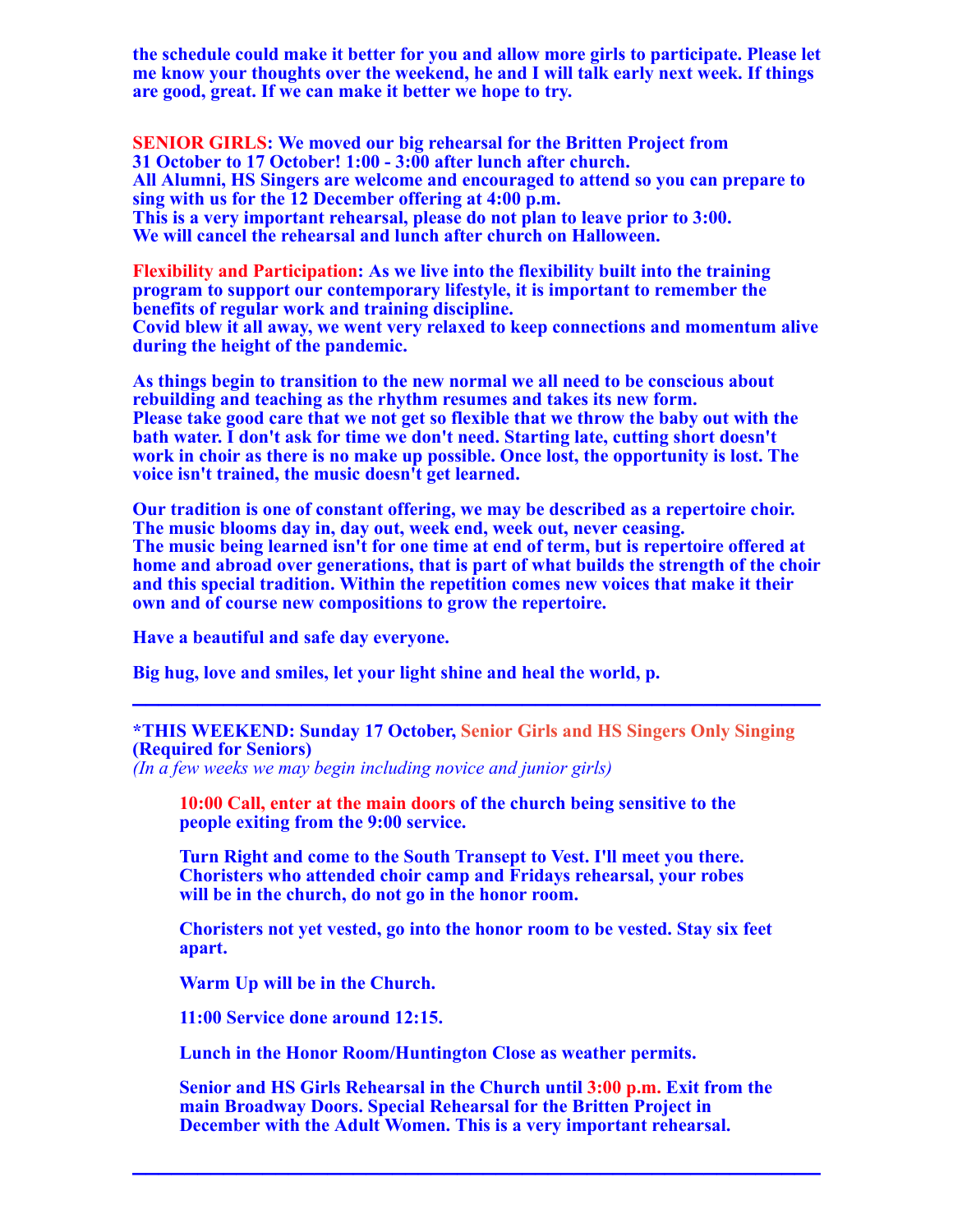## **NEXT WEEK:**

**Tuesday:** *7:00 a.m. Enter at Chantry Broadway Gate.* **7:20 - 8:10 a.m. Senior Boy Rehearsal**

**At GCS Dismissal, After School Vocal Coaching by sign up genius(see below) until 4:30 p.m.**

**4:45 - 5:00 p.m. Junior Chorister Snack time in the Honor Room. 5:00 - 6:30 p.m. Junior Chorister Rehearsal (Boys and Girls 4 - 5th grades) with Senior Mentors.** *(Enter and Exit, GCS Gate to Huntington Close and Broadway Chantry Gate)* **(No Evensong)**

**Wednesday:** *7:00 a.m. Enter at Chantry Broadway Gate.* **7:20 - 8:10 a.m. Senior Girls Rehearsal**

**At GCS Dismissal, Novice Chorister Rehearsal in the Chantry to 4:00 p.m. (Girls, 2nd and 3rd grades) with Senior Mentors** *Pick up in Huntington Close/Honor Room, enter at the Chantry Broadway Gate.*

#### **Thursday:**

*7:00 a.m. Enter at Chantry Broadway Gate.* **7:20 - 8:10 a.m. Junior and Senior Boys Rehearsal**

**It is so important for the Junior Choristers to have this rehearsal time together with the Senior Choristers, please make an effort, all Junior Boys need to attend.**

**At GCS Dismissal, Novice Chorister Rehearsal in the Chantry to 4:00 p.m. (Boys, 2nd and 3rd grades) with Senior Mentors** *Pick up in Huntington Close/Honor Room, enter at the Chantry Broadway Gate.*

**Friday:**

*7:00 a.m. Enter at Chantry Broadway Gate.* **7:20 - 8:10 a.m. Junior and Senior Girls Rehearsal It is so important for the Junior Choristers to have this rehearsal time together with the Senior Choristers, please make an effort, all Junior Girls need to attend.**

**No vocal coaching today due to a wedding.**

## **COMING UP:**

**Sunday 24 October, Senior Boys Only Singing (Required)** *(In a few weeks we may begin including novice and junior boys)*

**10:00 Call, enter at the main doors of the church being sensitive to the people exiting from the 9:00 service.**

**Turn Right and come to the South Transept to Vest. I'll meet you there. Choristers who attended choir camp and Fridays rehearsal, your robes will be in the church, do not go in the honor room.**

**Choristers not yet vested, go into the honor room to be vested. Stay six feet apart.**

**Warm Up will be in the Church.**

**11:00 Service done around 12:15.**

**Lunch in the Honor Room/Huntington Close as weather permits.**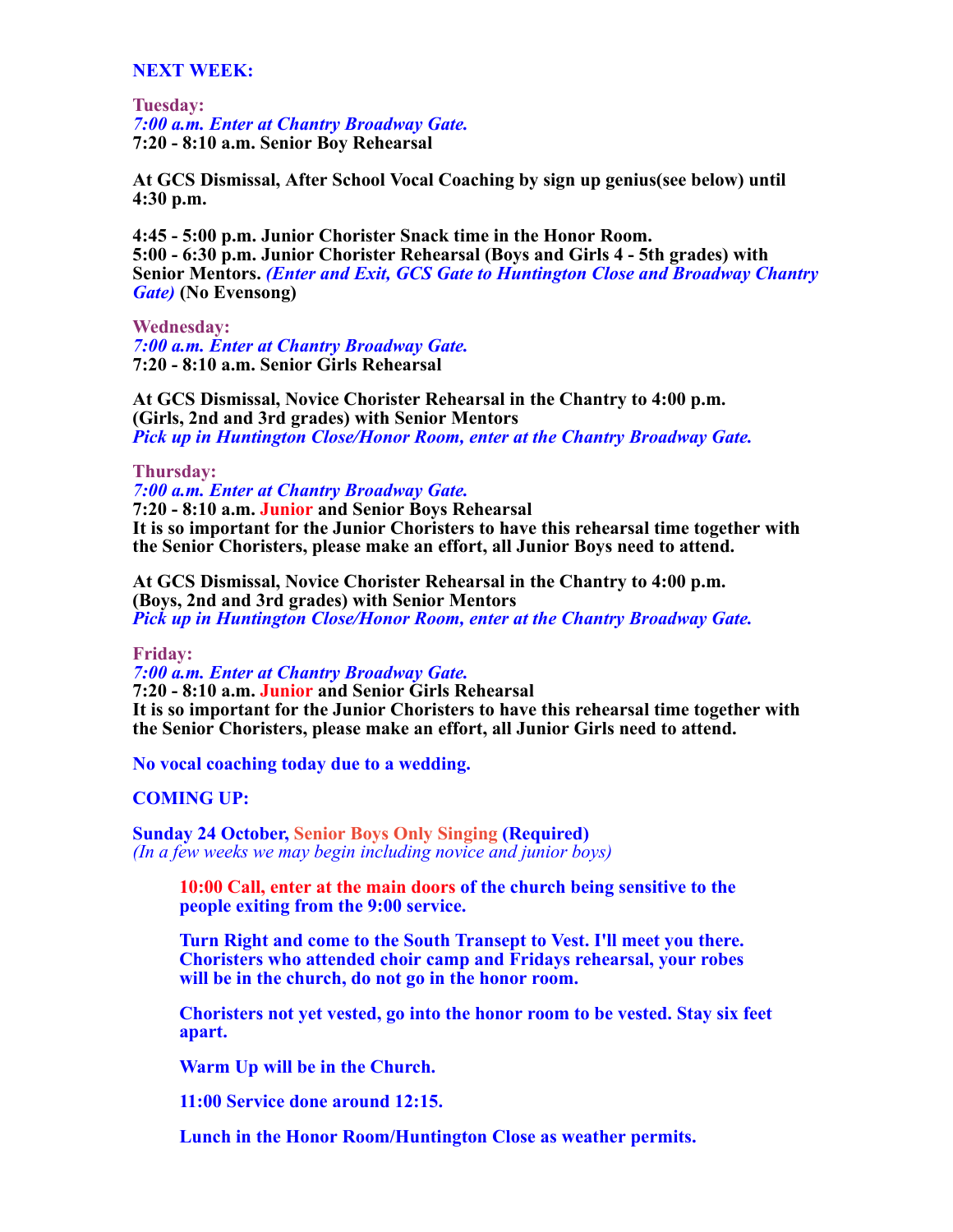**Senior Boys Rehearsal in the Church until 2:00 p.m. Exit from the main Broadway Doors**

**Sunday 31 October, Girls' Choir with HS Singers and Adults Singing.**

**Sunday 7 November, All Senior Choristers (Boys and Girls) Singing.**

**Sunday 14 November, The Choir of Men and Boys Singing.**

**Sunday 21 November, GCS Sunday, ALL CHORISTERS SINGING - EVERYONE! (2nd grade and on up - Covid allowing) \_\_\_\_\_\_\_\_\_\_\_\_\_\_\_\_\_\_\_\_\_\_\_\_\_\_\_\_\_\_\_\_\_\_\_\_\_\_\_\_\_\_\_\_\_\_\_\_\_\_\_\_\_**

## **\*All things Covid....**

**We follow the guidelines and protocols established by Grace Church School.**

**\* Everyone over the age of 12 must be vaccinated a minimum of two weeks prior to first rehearsal.**

**\*Anyone ineligible for the vaccine or under 12 must have had a negative covid test not more than 72 hours prior to first rehearsal. If your child is a Grace Church School student, their school test submission is sufficient. If your child attends another school, please [submit](mailto:gracechoir1894@gmail.com) negative test results [here](mailto:gracechoir1894@gmail.com)**.

**[Update from NY State via B. Reilly 28 August 2021](https://music.gracechurchnyc.org/18577/)**

**[Covid Update from GCS, George Davison 24 August 2021](https://music.gracechurchnyc.org/18568/)**

**\*Masks will be worn at all times indoors.**

**\*When singing a six foot distance will be maintained between singers.**

**\_\_\_\_\_\_\_\_\_\_\_\_\_\_\_\_\_\_\_\_\_\_\_\_\_\_\_\_\_\_\_\_\_\_\_\_\_\_\_\_\_\_\_\_\_\_\_\_\_\_\_\_\_\_\_\_\_\_\_\_\_\_\_\_\_\_\_\_\_\_\_\_\_\_\_**

## **Important Links:**

**[General Choir Orientation Materials 2021-2022](https://music.gracechurchnyc.org/2021-2022-chorister-orientation-general-pages/)**

**[Jr/Novice Orientation Materials 2021 - 2022](https://music.gracechurchnyc.org/junior-and-novice-chorister-orientation-pages-2021-2022/)**

**[Senior Boys Information at a glance 2021 - 2022](https://music.gracechurchnyc.org/senior-boys-information-at-a-glance-2021-2022/)**

**[Junior Boys Information at a glance 2021 - 2022](https://music.gracechurchnyc.org/junior-boys-information-at-a-glance-2021-2022/)**

**[Novice Boys Information at a glance 2021 - 2022](https://music.gracechurchnyc.org/novice-boys-information-at-a-glance-2021-2022/)**

**[Senior Girls Information at a glance 2021 - 2022](https://music.gracechurchnyc.org/senior-girls-information-at-a-glance-2021-2022/)**

**[Junior Girls Information at a glance 2021 - 2022](https://music.gracechurchnyc.org/junior-girls-information-at-a-glance-2021-2022/)**

**[Novice Girls Information at a glance 2021 - 2022](https://music.gracechurchnyc.org/novice-girls-information-at-a-glance-2021-2022/)**

**The [Choir Handbook.](https://music.gracechurchnyc.org/wp-content/uploads/2021/01/WEBChoir-Handbooktext2020.pdf)**

**The Handbook was created when we revised the whole training curriculum of the choir many years ago.**

**\_\_\_\_\_\_\_\_\_\_\_\_\_\_\_\_\_\_\_\_\_\_\_\_\_\_\_\_\_\_\_\_\_\_\_\_\_\_\_\_\_\_\_\_\_\_\_\_\_\_\_\_\_\_\_\_\_\_\_\_\_\_\_\_\_\_\_\_\_\_\_\_\_\_\_**

**Creating the Handbook was the original reason to establish the Choir Steering Committee which has continued to be so much a part of our life since that time.**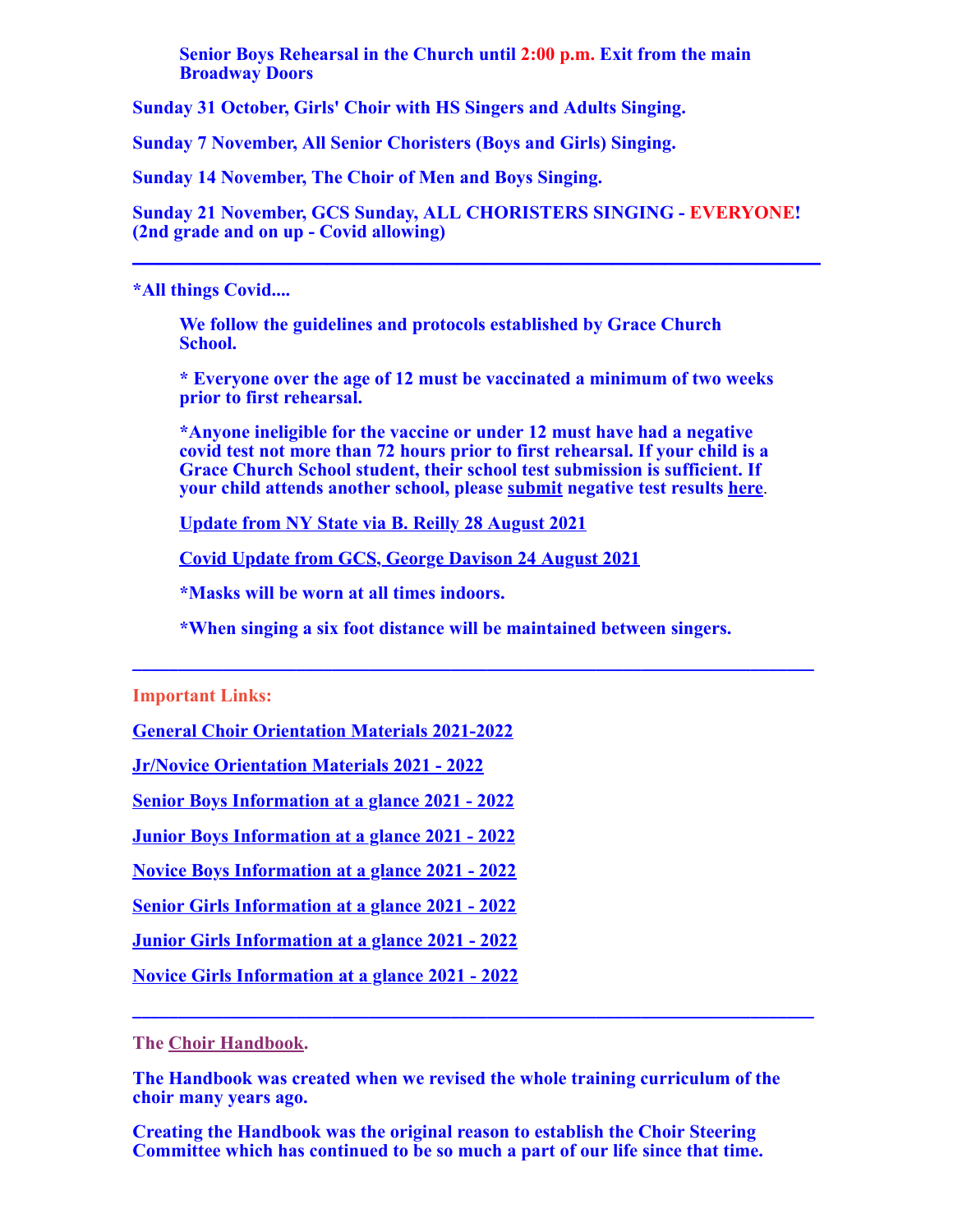**It was once passed out each new season, but went green and onto the website where it still lives in the choir family area.**

**The [Handbook](https://music.gracechurchnyc.org/wp-content/uploads/2021/01/WEBChoir-Handbooktext2020.pdf) defines our community, our purpose, who we are and how we are organized. At the time we thought that this would help focus our purpose and commitment to one another as the choir community and it worked brilliantly. It's content lies at the foundation of all we are and do. I just remind all of it's presence and purpose. It is always there for you to review.**

**\_\_\_\_\_\_\_\_\_\_\_\_\_\_\_\_\_\_\_\_\_\_\_\_\_\_\_\_\_\_\_\_\_\_\_\_\_\_\_\_\_\_\_\_\_\_\_\_\_\_\_\_\_\_\_\_\_\_\_\_\_\_\_\_\_\_\_\_\_\_\_\_\_\_\_**

**\*PARENT VOLUNTEERS NEEDED! SIGN UP GENIUS**

**Sign up genius has three links this year.**

**-Sunday and special choir event Parent Helpers/Volunteers -Tuesday Evensong choir parent helpers -After School Vocal Coaching.**

**The links may be found at the bottom of this newsletter. \_\_\_\_\_\_\_\_\_\_\_\_\_\_\_\_\_\_\_\_\_\_\_\_\_\_\_\_\_\_\_\_\_\_\_\_\_\_\_\_\_\_\_\_\_\_\_\_\_\_\_\_\_\_\_\_\_\_\_\_\_\_\_\_\_\_\_\_\_\_\_\_\_**

#### **\*SOCIAL MEDIA:**

#### **[INSTAGRAM](http://r20.rs6.net/tn.jsp?f=001VdaRqvtZlKRh7WfcHRu6UN41E-X36pworJ2dMfkaEYFBnkPw5Kgiix85OO0SkQEcYpw4J5aCRO7N3o7xq3OOxkEHt0DSW86EmjQJlo-7od7LkbvgGgbhAS5kygiub8VwqKGQL48obJF7TtQw-4C6UXKi2kK4IKT6ylqWss4amASj_z7Fhky0O9j-LvA4eaywHurMSgWzku4ctGS0lCOzxQ==&c=m1UyDo1ELUPeGRRXAjZxXdpvUNqxGrMZSgXeAxJLDeSXrDMJATpIHw==&ch=7mFUXTh4efNL9vEzr8ptiPvpf5u3a3_7EUbPosOFHsaB-_xbsPqhBQ==)**

**If you are interested in contributing to the choir Instagram account (or possibly taking it over) please contact me.**

#### **[FACEBOOK](http://r20.rs6.net/tn.jsp?f=001VdaRqvtZlKRh7WfcHRu6UN41E-X36pworJ2dMfkaEYFBnkPw5Kgii5MZ8DjO1zDGsFxl3G88xhvelTx8oarVsaHfXcsiIpm4dNJn4MrR2PjHbG15bie9uYWHEhfOFu09q8tRAWBBA11IsbXE4QOKI71X10NkjMfbRVsvEaUKVzDWIx0hT8QV5KBIb33wdKqE9u0KD2u_XnDK8HNyOYi4I-9AUi4flPkl&c=m1UyDo1ELUPeGRRXAjZxXdpvUNqxGrMZSgXeAxJLDeSXrDMJATpIHw==&ch=7mFUXTh4efNL9vEzr8ptiPvpf5u3a3_7EUbPosOFHsaB-_xbsPqhBQ==)**

**Follow us on Facebook: Music at Grace Church in New York**

#### **\*RECRUITING IS NEVER OVER!**

**This is our slogan, so if anyone asks, it is never too late to join the choir family and be part of this special community as the music blooms.**

**\_\_\_\_\_\_\_\_\_\_\_\_\_\_\_\_\_\_\_\_\_\_\_\_\_\_\_\_\_\_\_\_\_\_\_\_\_\_\_\_\_\_\_\_\_\_\_\_\_\_\_\_\_\_\_\_\_\_\_\_\_\_\_\_\_\_\_\_\_\_\_\_\_**

**Recruiting is never over and normally we would be starting that phase of the season now. The brochure has been posted to school families. If you know of families not at GCS who should receive it, let me know and I'll will include them.**

**Help spread the word that families interested in joining should email or call me so I can put them on the mailing list for information and to get them in the loop. \_\_\_\_\_\_\_\_\_\_\_\_\_\_\_\_\_\_\_\_\_\_\_\_\_\_\_\_\_\_\_\_\_\_\_\_\_\_\_\_\_\_\_\_\_\_\_\_\_\_\_\_\_\_\_\_\_\_\_\_\_\_\_\_\_\_\_\_\_\_\_\_\_**

#### **CHOIR ESSENTIALS**

**The Choir Word for 2021-2022 - BEAUTY!**

**The Choir Words for 2020-2021 - SAFTEY and FLEXIBILITY!**

**The Choir Word for 2019-2020 - TEAMWORK!**

**The L's of Choir: Look - Listen - Learn - Lead!**

**The C's of Choir Courtesy - Confidence - Communication - Care - Commitment - Clarity - Concentration. All of these build and care for our Choir Community.**

**Here is where you find all the Choir Schedules just click!**